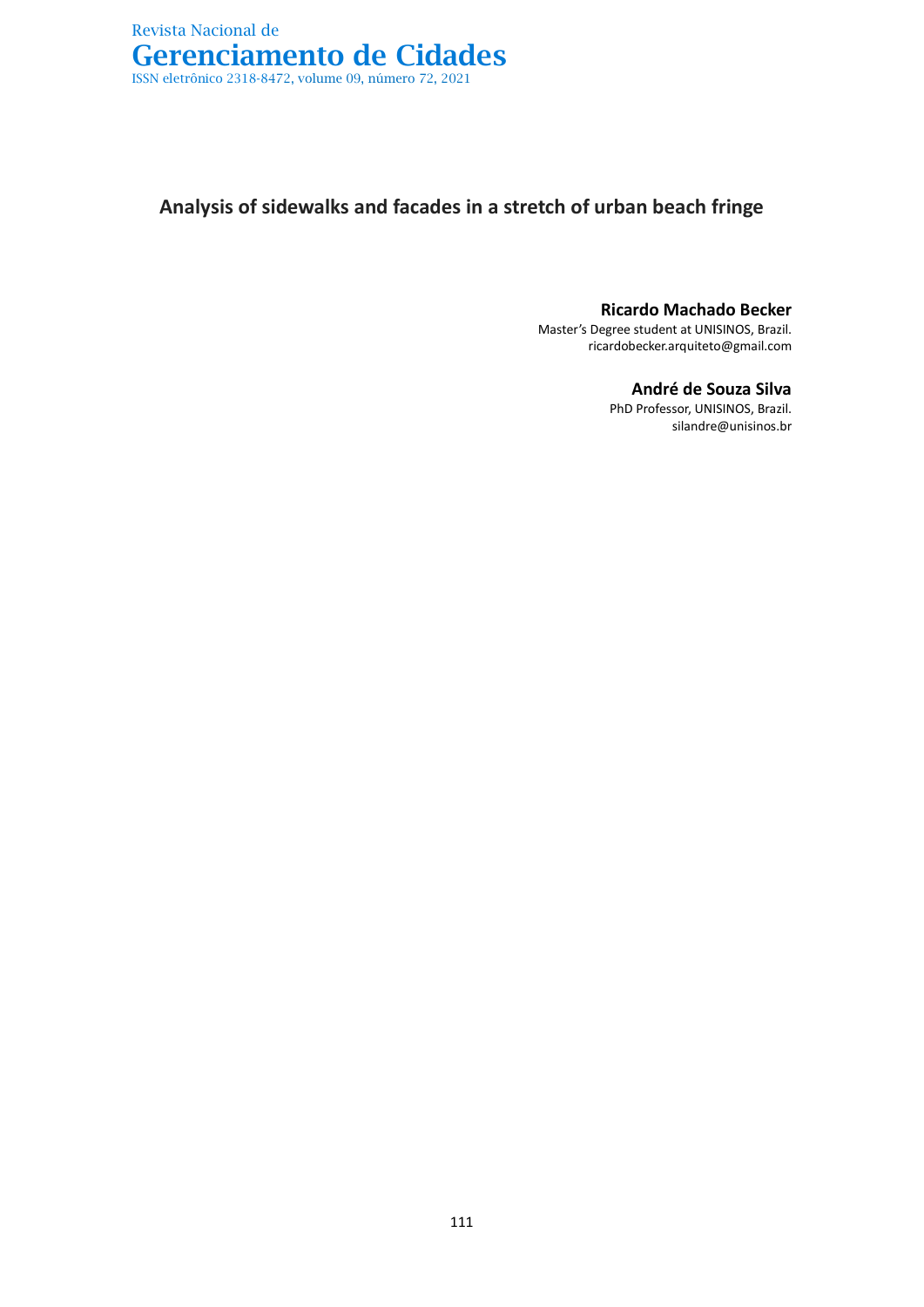ISSN eletrônico 2318-8472, volume 09, número 72, 2021

#### **ABSTRACT**

Attractiveness to walkability is seen as one of the fundamental factors that contributes to walking on foot in cities. In assessing the quality of the anthropic environment, some methodologies for diagnosing walkability indices take this factor into account. The objective of the research is to analyze the interaction between people, sidewalks and facades in a stretch of urban beachfront, related to factors that attract the daily practice of walking. Taking as a case study the applicability of the walkability index in a beachfront sector in the city of Ilhéus, in the state of Bahia, specifically with regard to its "Attraction" category, and analyze the results obtained compared to other similar studies. In the methodology used in this study, of qualitative and quantitative evaluation, "Attraction" is a category evaluated through four indicators related to facades and uses of urban land. In addition to the walkability analysis, we sought to ascertain the influence that "active facades" and "complete streets" are capable of exercising on the visual interconnection between the activities inside the buildings and the sidewalk segments that confront them, which are fundamental in promoting urban life. Regarding the results obtained, the final calculation showed that the aforementioned category, with regard to pedestrians, proved to be deficient, possibly due to the fact that the interaction between facades and streets is still being planned, prioritizing the circulation of cars, to the detriment of the human scale of pedestrians and active urban mobility.

**KEY WORDS:** Walkability. Attractiveness. Active facades. Complete streets.

#### **1. INTRODUCTION**

In the Brazilian cities, according to the National Terrestrial Transport Association (ANTP, 2016), pedestrian movements represent approximately 41%s within the transport infrastructure. Even if the pedestrians do not walk along the entire path on foot, it is this way that they do it on a daily basis starting or completing their urban movements, although only for accessing motorized transport, either public or private. Though being a specific detail that is expected from the behavior of their movement, in several situations it is ascertained that the urban infrastructure is not qualitatively adequate for such purpose. It should also be noted that walking, running or just staying in the streets temporarily, are the only opportunities for lots of people to do physical activities. Another important observation is that stretches in urban beachfronts are naturally devoted to walkability activities, while being used as venues for leisure and sports, as well as for various sports modalities. This leads to the conclusion that providing attractive spaces also translates into an incentive to replace the use of motorized modes with movements on foot, besides the promotion of healthy habits.

From the second half of the 20th century onward, with a higher demand for the use of automobiles for urban movements, there was consequently need for expanding the road systems to meet the requirements of motorized traffic, especially individual traffic. The exponential growth of this type of movement, at that time, equally occurred in Brazilian cities. According to studies conducted in 2018 by the Institute for Transportation and Development Policy (ITDP Brasil), such process happened without the consent of the active transport modes. This same reality is found in the city of Ilhéus, in the coastal area of Bahia (Figures 1 and 2), just like what happens in other coastal cities. And, although having huge stretches of urban beachfronts, it is observed that they are not always attractive to walkability, as there are specific situations in which pedestrians are forced to compete with motorized vehicles for space in the streets or in public parking lots.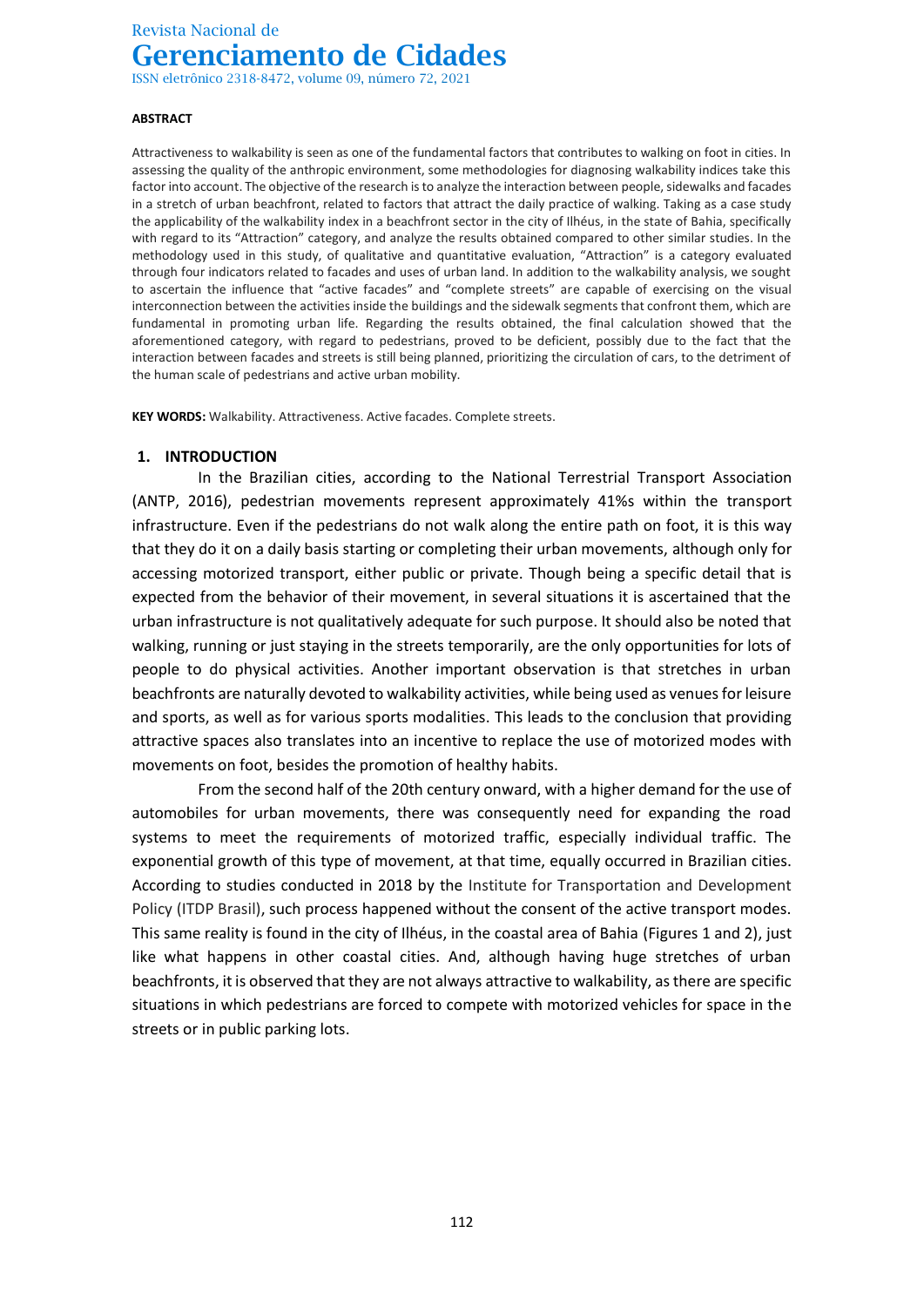**Figures 1 and 2: Satellite image and photo of Malhado Beach of the northern urban coastal area of Ilhéus** 



Source: Google Maps and Pinterest

People of all age groups and in different perception, agility and locomotion capacity conditions – have a right to move, in their capacity as pedestrians. Therefore, people with or without disabilities, need routes that fully comply with universal accessibility requirements, seeing that they could suffer from permanent or temporary walkability constraints (ITDP, 2018). Walkability is then the study of this transport mode and its interrelation with the environment, either natural or built. In the present research, whose focus is walkability "attraction", or attractiveness that favors it, it is of fundamental importance to specifically address two of its potentiating attributes, active facades and complete streets, concepts derived from the urbanization of contemporary cities.

This attraction referred to by the research work occurs just like the attractiveness exerted by cities, in which public and private spaces are interconnected, in a combination of factors in which pedestrians feel stimulated to walk. And they will do it along the lanes and sidewalks, favoring social interactions, making movements on foot possible in a leisurely manner, providing leisure and physical exercises, in other words, leading to active pedestrian mobility. This is what we call attraction derived from the urban environment, either favorable or unfavorable to walkability, later on studied and analyzed in this paper.

The idea is to demonstrate the possible causes (and consequences) of the low number of pedestrians walking and doing exercises in this urban space, in spite of commonly occurring on a larger scale in other similar urban situations. To this end, the results achieved will be analyzed, in comparison to other similar studies, in which this same walkability index was applied. It is also expected to contribute with occasional suggestions of possible mitigating urban interventions (and even with the methodological improvement of correlate future walkability studies), in medium-sized coastal cities.

The aim of the research consists in analyzing the interaction between people, sidewalks and facades in a stretch of an urban beachfront, related to factors that attract daily walkability initiatives. Besides trying to understand how these aspects are interconnected and have an influence on major or minor attractiveness to the walking habit of local people and visitors (tourists). The evaluation method that was adopted is through a tool known as iCam 2.2 (2019 version 2019) from the ITDP, specifically regarding its "Attraction" category, and its four indicators, through the application of the metrics of this walkability index, in a street tract of the beachfront in Ilhéus, tourist city located in the south of the state of Bahia. The aforementioned category is one of the six that are part of this walkability diagnosis methodology, split into 15 indicators, including the previously cited.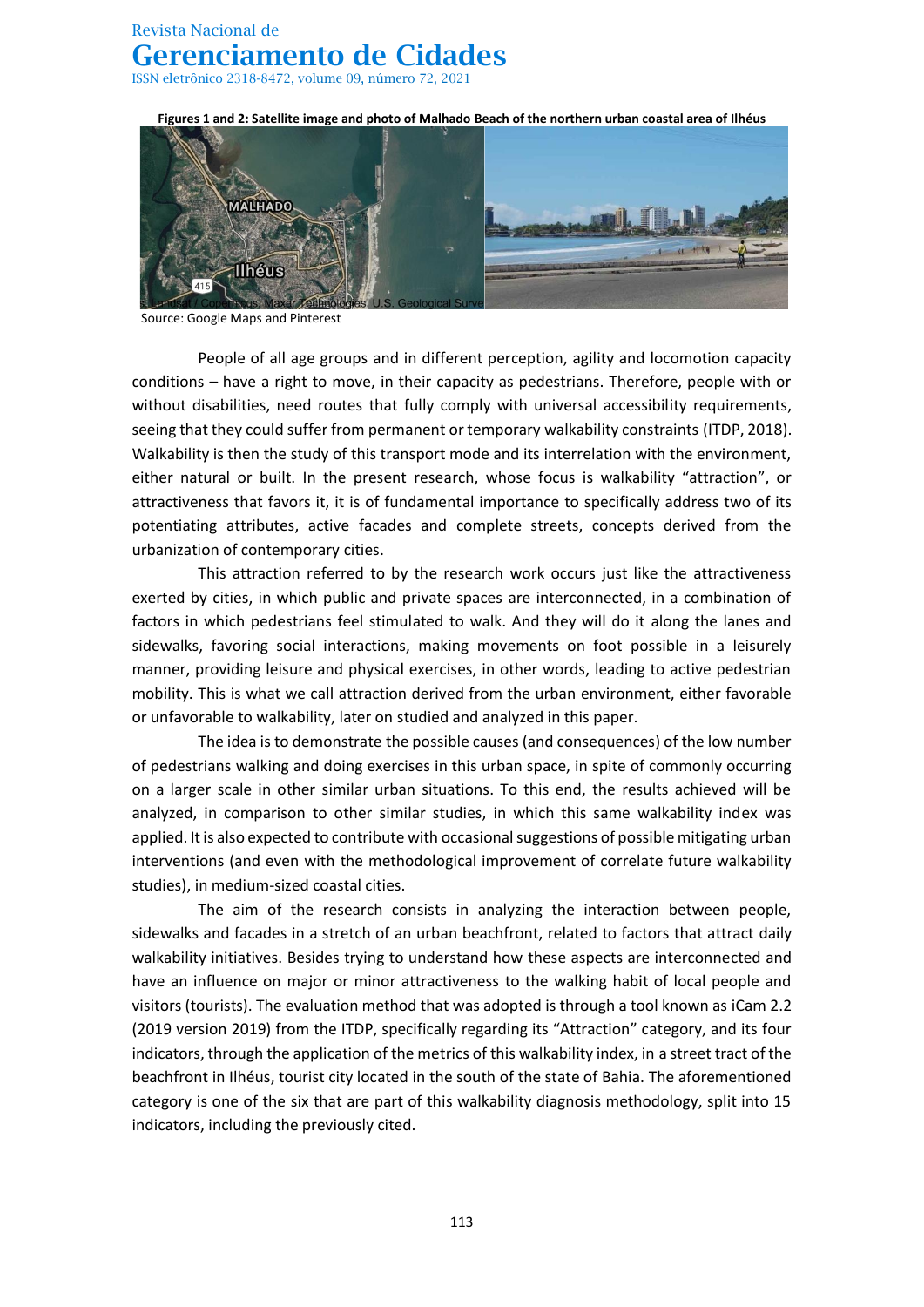ISSN eletrônico 2318-8472, volume 09, número 72, 2021

#### **2. WALKABILITY – the attractiveness attribute**

The guiding theme of this study consists in the empirical analysis of the interaction between sidewalks and facades in a stretch of the urban beach fringe, related to attracting factors – or to the attractiveness attribute – of the daily walkability habit.

Attraction, referred to by thisresearch, occurs on a par with the attractiveness exerted by the cities, in which public spaces interconnect with private spaces, in a combination of factors where pedestrians feel stimulated to walk. And they will do it along the lanes and sidewalks, favoring social interactions, making movements on foot possible and pleasurable, providing leisure and physical exercises, that is to say, leading to active mobility on foot. This is the attraction derived from the urban environment, either favorable or unfavorable to walkability, which will be studied and analyzed in this paper.

This research, therefore, will undertake the responsibility for trying to understand how these aspects are interconnected and have an influence on major or minor attractiveness to the walking habit of local people and visitors. The evaluation method that was adopted is through the aforementioned tool known as iCam 2.2 from the ITDP Brazil, specifically regarding its "Attraction" category, and its four indicators, through the application of the metrics of this walkability index, in a street tract of the beach fringe in the south of the state of Bahia. The aforementioned category is one of the six that are part of this walkability diagnosis methodology, split into 15 indicators, including the previously cited.

#### **2.1. Theoretical foundation**

Southworth (2005), conceptualizes walkability as the measure that defines to what extent the built environment supports and encourages the activity of walking, providing comfort and safety to pedestrians. He also explains that it acts connecting an array of people and destinations, within a reasonable period of time and effort, provided it is endowed with an attractive visual. On the other hand, McKinney (2014) clarifies that walkability represents the quality of a certain space for walking. Still according to Southworth (2005), and Schlindwein (2017), the factors that make a city walkable include street connectivity, interaction with other transport modes, mixed-use of the ground, security and walking environment. Pitilin *et al* (2018) stress that walkability safety turns into an important instrument for evaluating the attractiveness exerted by the environment on pedestrians. Besides the aforementioned instruments, several studies and other variables were researched and raised, in a variety of areas of human knowledge, in an attempt to explain what walkability really is.

According to Nyagah (2015) these variables can be classified as subjective when they reflect the experience of the pedestrian, and objective when they represent the infrastructure or data collected in the field of action. Nevertheless, Pitilin *et al.* (2018) report that, in several studies on this theme, the approaches involve objective measures (indices), validation of existing models, people's perception on local walkability and the improvement of a venue.

Other authors like Villenueve *et al.* (2017) and [Schofield](http://orcid.org/0000-0002-9109-7674) *et al.* (2018) have studied the relationship between built environment, vegetation availability and correlation with the walk, and as a result, the improvement of health conditions and the reduction of air pollutant emissions. Such studies suggest that active urban ecosystems, that is to say, places covered with vegetation and infrastructures are associated with stimulus to walkability and cycling (bicycle commuting) as opposed to reducing car dependency, as a fundamental option.

Walking, according to Stein (2020, p. 2), translates into manners,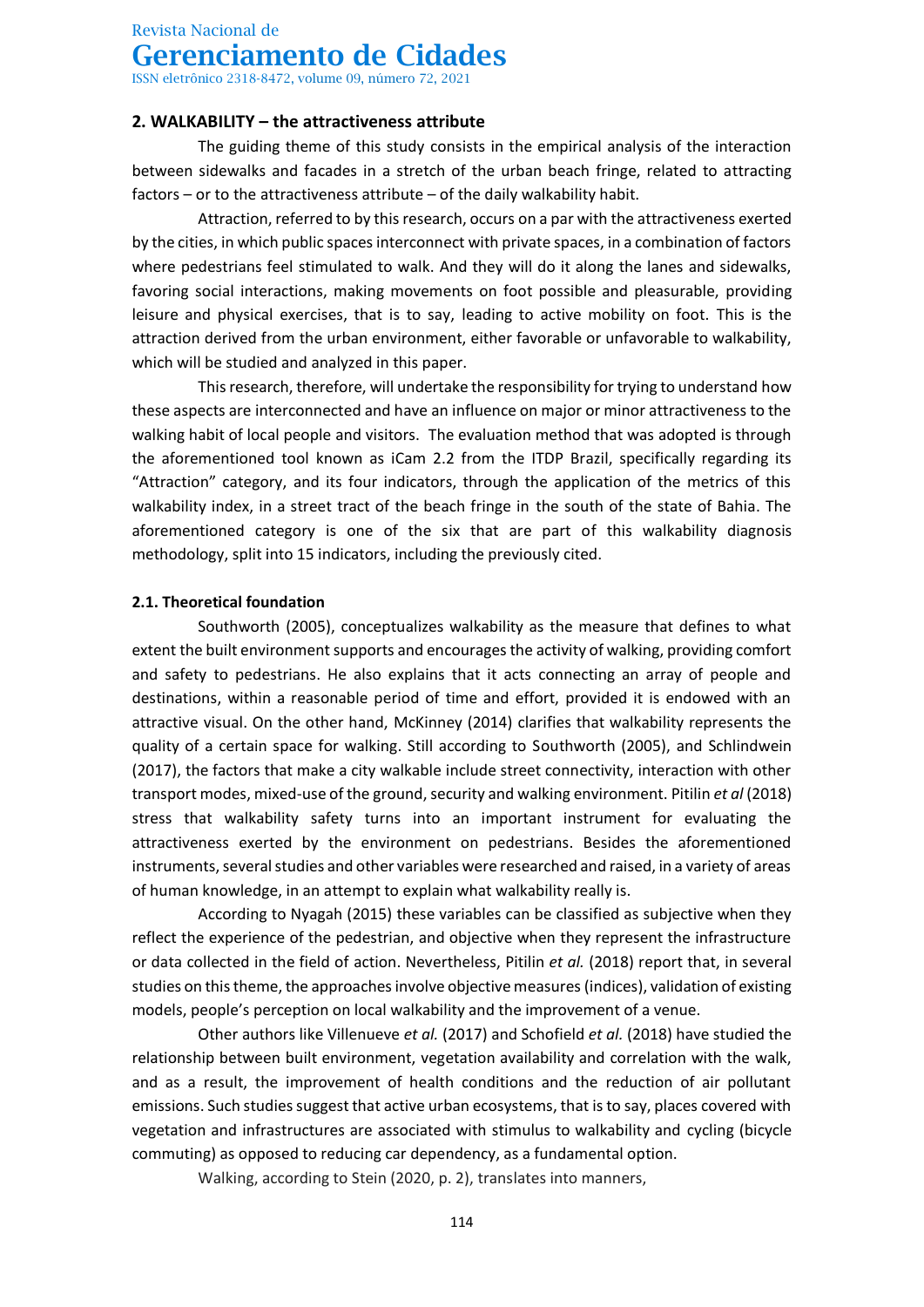[...] most responsible for traveling from an environmental point of view, without considering its inherent limitations, as the distance covered and people's physical conditions. The study of this transport mode and its correlation with the environment is referred to as walkability.

In times of pandemic and afterwards, once the new normal conditions have been reestablished, more than ever the social distancing culture will be necessary, and it certainly encourages walkability as an individual locomotion mode. For this reason and given its relevance, this case study was proposed, in an attempt to attest to the potentiality of altering active facades and complete streets in a stretch of the urban beachfront.

This is a universal theme and, provided its local characteristics are respected, it is believed that it could be applied to other coastal cities, based on the importance that the walkability subject will have on the post-pandemic planet. Authors like Gehl (2015) and Speck (2017), assumed the responsibility to debate urban mobility, in particular the walkability mode, and cities devoted to people, taking into consideration the "human scale/dimension as a universal starting point". On the other hand, Lerner (2011) refers to the fundamental importance of "boosting his self-esteem", his main urban initiative in Curitiba/PR.

Articles and publications attest that active facades have a positive influence on urban people's decisions to take walking tours, but no conclusive studies have been done so far on the potentiating power of the sum of these complete streets, especially in urban coastal fringes, object of this research. Walkability is the most ecological urban movement mode, as it does not generate any type of pollution, besides being healthy and beneficial. It favors social connection, and makes it possible for people to Interact with the urban scenery, which leads to a major citizen share within the social context in which people live.

According to (2015, p. 148):

Keeping an eye on life in a city is one of the most important urban attractions. Seeing other people is a universal activity which occurs constantly when we walk, stop or sit down [...] The vision of other attractions like water, trees, flowers, water sources and architecture should also be an integral part of urban people's considerations. This vision is even better if several visions can be combined.

The aim of this research is to evaluate a stretch of urban beachfrontin accordance with the methodology of the walkability index (iCam version 2.2 of 2019) from the ITDP, besides conducting research into other similar studies contained in scientific literature, with the intention to contextualize the results achieved in other localities in the country. The main purpose consists in understanding if the iCam 2.2 is capable of encompassing the majority of the singularities of the region herein analyzed and, consequently, reflect in a satisfactory manner the level of attraction/attractiveness exerted by walkability, observed in the field.

The justification is that the literature that has approached the subject, frequently correlates active facades and walkability, however, it does little about complete streets and walkability, and, much less about both of them – complete streets and active facades– and walkability.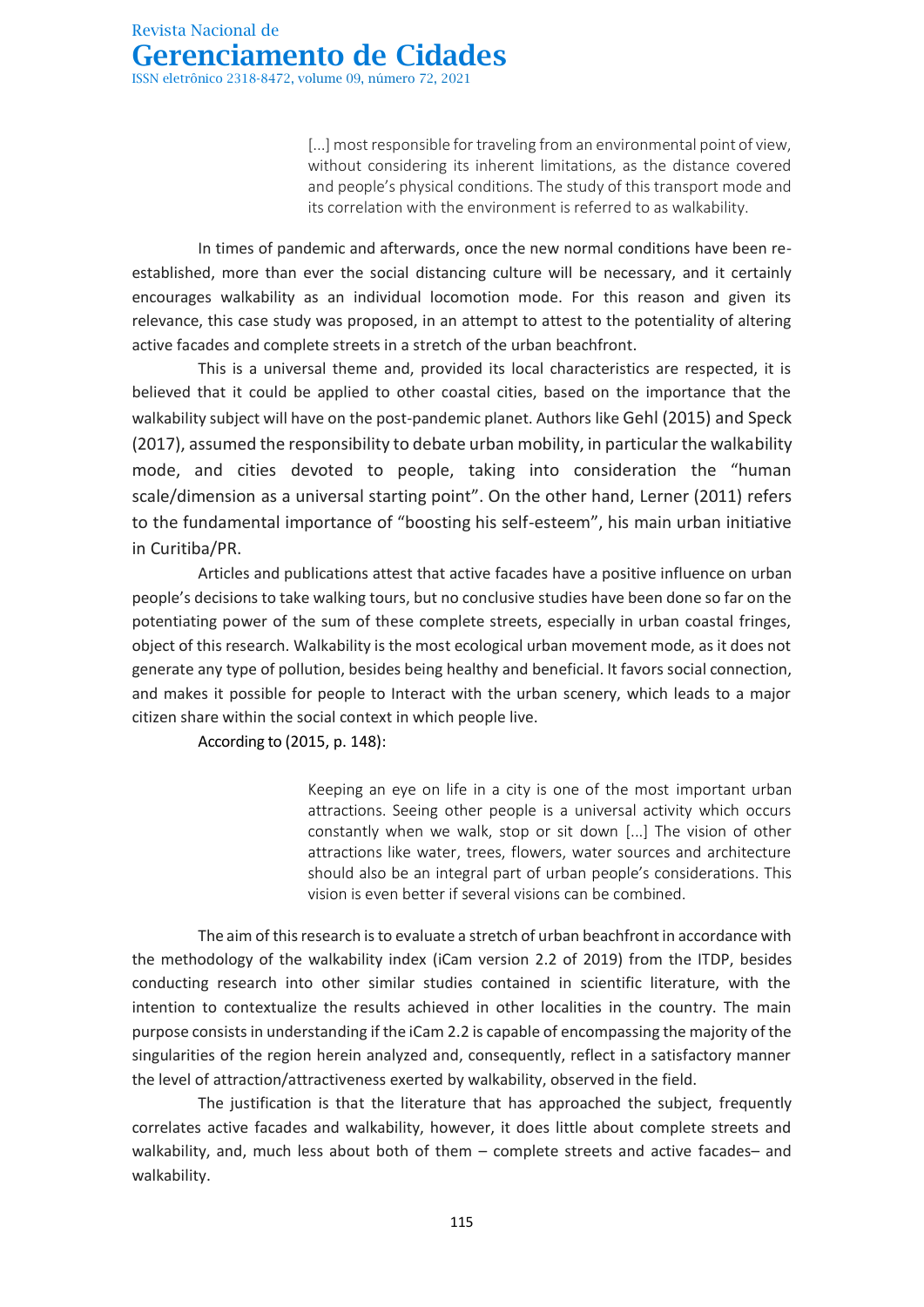### **2.2. Brief situational conceptualization of the attractiveness attribute between facades and sidewalks**

Complete streets (from the original North-American concept), coexistence streets or *Woonerfs* (Dutch concept that means living street), their design is by principle focused on the human beings and the highest level of security for pedestrian and cyclists. The *"woonerven"* have inspired cities around the world, since the final years of the past century, initially in countries like Holland (with more than 6,000 woonerf zones, in their surroundings where about 2 million people live), in Wales and Britain (70 of such these zones have already been established, locally referred to as "domestic zones") and in more than 400 cities in the United States with their complete streets.

Complete streets give origin to a series of urban cooling generators, creating a favorable micro climate and very attractive to walkability, such as: mitigation of the damaging effects coming from rainwater, biodiversity (canopy shade trees along sidewalks), air quality, a sense of space (amplitude), attractive street trading, small plazas, and energy savings in buildings (generating prime areas).

For a street to be considered complete it must have some attributes, such as: active sidewalks, bike lanes, active streets and safe crossings, and, planting strips and green areas. What follows is an explanation of these items:

- a) Active sidewalks they need to be soft, wide, impart safety, and have appropriate transitions to the streets making it easier for walkers or wheelchair users;
- b) Bike lanes besides being simple pavement markings, they need to create bicycle oriented spaces(bike lanes, bike paths or bike routes) making predictability possible between vehicles and cyclists and, therefore, becoming safer for both, drivers and cyclists, thus increasing the chances for casual drivers to shift to bicycles as a means of individual transport – a trend very likely for the "post normal" pandemic;
- c) Active streets –they can have, in specific cases, a central vehicle lane, between opposite lanes, which will be used for *"TWLTL"* (*"two-way-left-turn-lane"*), generating a reduction in the amount of accidents in the streets through the creation of this traffic refuge that will result into more efficient traffic flow;
- d) Safe crossings with clearly demarcated lanes that allow pedestrians and wheelchair users to cross the streets safely, because they know exactly what to expect from the vehicle drivers;
- e) Planting strip it consists of seedbeds along the sidewalk curbs where appropriate trees are planted to adorn the area and provide shade, serving as shock absorbers between motorized vehicles and people, inviting them to develop the practice of walking;
- f) Green spaces they include parks, plazas, mini-squares or even small public green spaces whose purpose is to create destination and encourage community interaction providing for moments of relax and leisure amid the chaos of the urban environment.

EMBARQ Brazil in its Manual for Sustainable Transportation-Oriented Development (DOTS®) proposed an integral urban design conception of seven elements in areas with different uses and functions. As of 2015, EMBARQ came to be known as WRI (*World Resources Institute*) – Brazil Sustainable Cities, becoming part of a global research institution with operations in upwards of 50 countries. The seven elements are as follows: quality public transport, nonmotorized mobility, mixed use and efficient buildings, active district centers and active ground floors, public spaces and natural resources, participation and community identity. Among the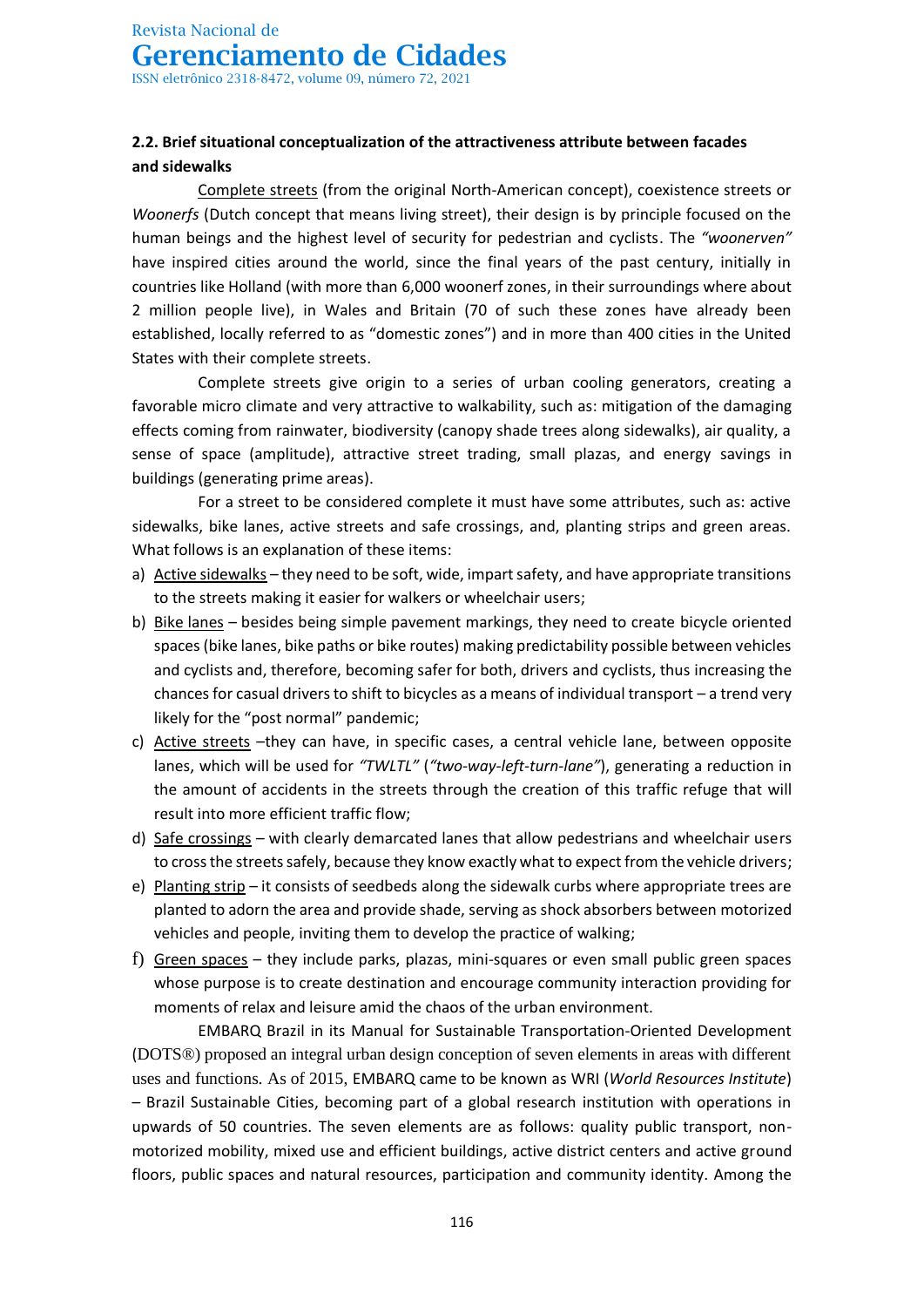ISSN eletrônico 2318-8472, volume 09, número 72, 2021

various strategies preconized by the WRI it is worth mentioning the inter-district strategies, pedestrian and bicycle networks; for the district, internal connectivity and active ground-floors; for the street, sidewalks and bicycle lanes, pedestrian-street integration and friendly coexistence in the streets.

Furthermore, we must also consider traffic calming techniques, also known as *"traffic calming"*, a suggestion by WRI Cidades in Cities Safer by Design. These are guidelines and examples of how to promote traffic safety based on urban design, once, creating safer cities when there is the presence of cars, means to balance the tension inherent between the speed of the vehicles and the safety of pedestrians, cyclists and motor vehicle occupants (DUMBAUGH e LI, 2010). Reducing speeds of motor vehicles could facilitate the existence of share-use paths with pedestrians, cyclists, squares and mini plazas, wider sidewalks and bike lanes. This reduction could be implemented, for example, through the implementation of such traffic calming elements as speed bumps, speed cushions, chicanes, traffic bottlenecks and curb extensions. Other alternatives include: the replacement of parking spaces with *"parklets"*  (temporary structures that provide more space and amenity for people), overpasses for pedestrians, roundabouts and mini roundabouts, electronic speed limit signs and fixed speed cameras (commonly known as sparrows), among others.

Of the 8 ITDP principles, walk, cycle, connect, public transport, mix, densify, compact, change – inspired by the DOTS model (Sustainable Transport-Oriented Development) from UN Habitat, the one that most applies to the present study is the first principle. To walk is to create neighborhoods that stimulate city dwellers to walk, according to the ITDP, and the three essential factors for a more pleasant trip are as follows: safety, activity and comfort, besides short distances and direct routes. For this to be accomplished, it is recommended to seek three objectives: safe and complete pedestrian networks, environments for vibrant and thrilling pedestrians, and mild and comfortable temperature. For these objectives to be achieved it is necessary for the urban design to have visually active and physically permeable facades, and provide shade and shelter. An active facade (visually) or *"PLINTH"* – in Dutch *"Plint"* means baseboard, but it can also mean the ground floor of a building, according to Karssenberg (2015) – is defined as an extension of the side of a building facing a public way along the sidewalk segments which are "visually penetrated" by the eyes of the pedestrians, through their vents (windows, shop windows and partially or completely transparent walls). On the other hand, the physically permeable facade refers to entrances, accesses and passages in these same buildings along the entire extension of these public sidewalks. Finally, the shaded sidewalk is the one capable of providing the pedestrians with shade and shelter from heavy rain and direct sun, through urban afforestation, horizontal and vertical protective bulkheads of the buildings.

As cited by the GDF (2017), the priority of urban planning and design of a living, safe, sustainable and healthy city should be the people (GEHL, 2015), because they are the ones in a position "to contribute with instruments and strategies to good experiences". The public spaces perform a fundamental role, of the sidewalk segments, going through plazas and arriving at urban squares. It is the people who, by seizing these public spaces, either as a necessity or option, make the urban scenario lively and safe, with more pedestrian circulation and more cyclists, and as a result, fewer motor vehicles. The quality of these spaces determine the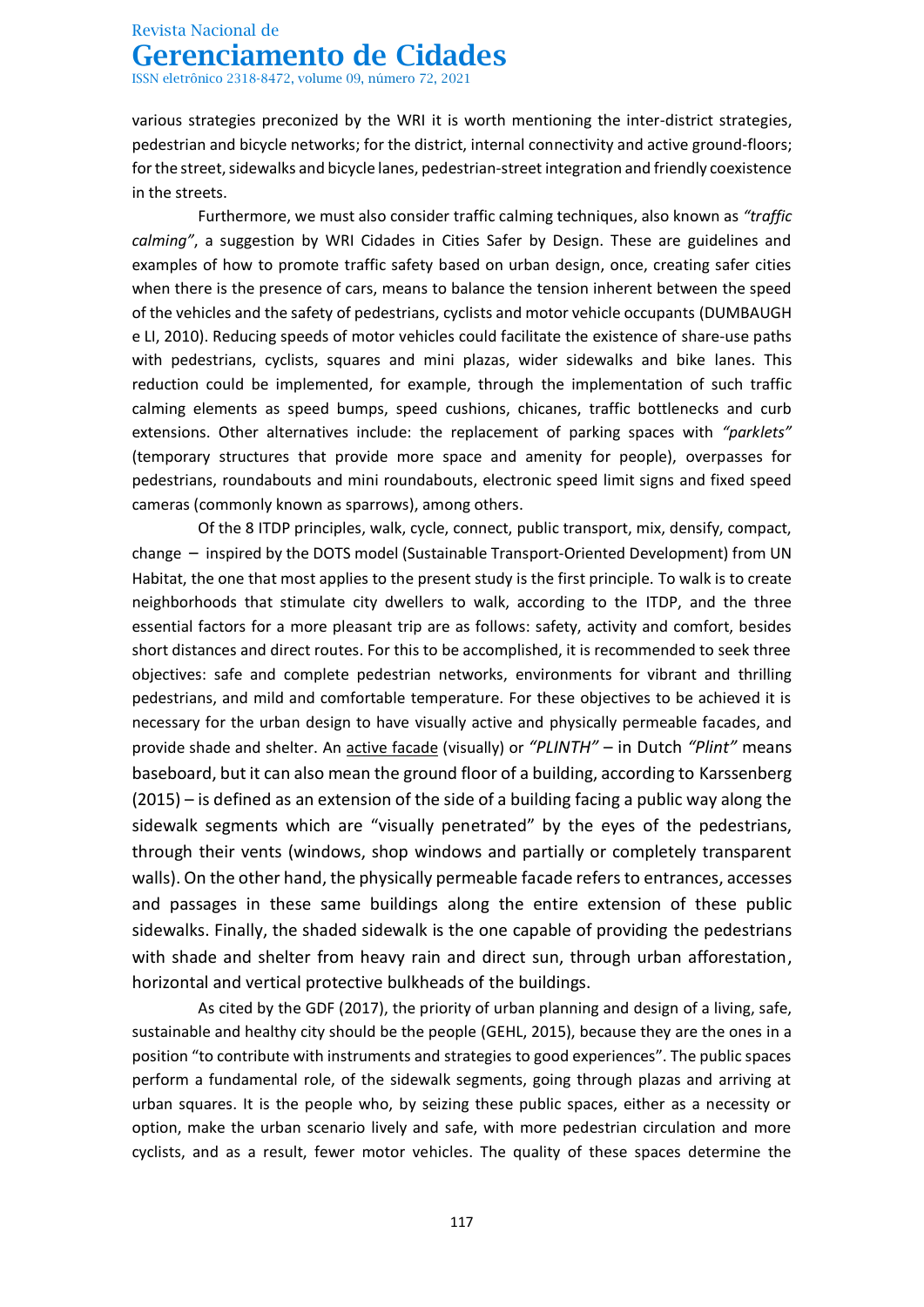ISSN eletrônico 2318-8472, volume 09, número 72, 2021

activities performed in them, like, for example, the frequency of people walking from one place to another. In this appropriation, active facades perform a fundamental role.

Different studies have addressed a big number of urban instruments and strategies. Among them, much has been written about active facades, to the extent that they have already been incorporated in the urban tissue of some Brazilian cities, for example, Brasília, São Paulo and Belo Horizonte, becoming an integral part of their public policies. Their contribution to daytime movements on foot is of fundamental importance, making the cities safer, more sustainable and healthier. Facades with higher physical and visual permeability, at sidewalk level, contribute towards making the cities safer. By promoting the natural "Street eye" vigilance (JACOBS, 2011), they equally contribute to improved public space, making it more interesting for the pedestrians and, thus favoring the movements on food and by bicycle.

Attractive facades marked by diversity – with variations in textures, materials, colors, volumetrics, vents, among other architectural elements – attract pedestrian attention, avoiding the monotony of the movements, letting them enjoy the walkability experiences, thus contributing towards the relationship between public/private space. The free access and circulation, without obstacles, from the building to the public patio and vice versa, is also directly responsible for holding the pedestrian in high esteem. Therefore, walls and railings between active facades and sidewalk segments should be avoided, seeing that they interfere negatively, interrupting the transition between public elements (sidewalks, plazas and squares) and private elements (buildings).

If the facades consist of closed level surfaces, without openings, for a variety of reasons, including internal private security, the exact opposite occurs to people who walk across public spaces: the route of the pedestrian turns out to be little attractive and, frequently, unsafe. Similar effect is also caused by alterations in the sidewalk pavements (unevenness and different pavements, forming real "crazy quilts"), landscape elements, movables, lighting, and other urban "obstacles". Furthermore, staircases or garage access ramps end up delimiting the public spaces and the transition zones, interrupting pedestrian experience (GDF, 2017, p.18-19).

#### **3. METHOD – walkability index calculation by ITDP (iCam 2.2)**

The iCam 2.2 methodology, according to the ITDP, used in this research, has as base unit the sidewalk segment, located between adjacent street crossings, on just one of its sides. And this applies both to data collection and the evaluation of the indicators, categories and the walkability index calculation, at the end.

The method adopted for evaluating the walkability index checks the most relevant  $conditions - the aforementioned indicators - in each segment of the sideways separately,$ starting from six categories – sidewalk, mobility, attraction, road safety, public safety and the environment. These segments are given a qualitative assessment mark, through a quantitative field survey, following pre-established metrics: insufficient (0), sufficient (1), good (2), and excellent (3). Through weighted average calculations we go to decimal digits for each of the 15 indicators, after this, to their 6 categories, and, finally, to the total walkability index of the analyzed urban area.

The Attraction category, target of this study, has four indicators: physically permeable and visually active facades, and, public day/night uses and mixed ones. These are indicators that characterize the use of urban soil attractive to pedestrians, evaluation of the characteristics of built space and the frequency its routes are used.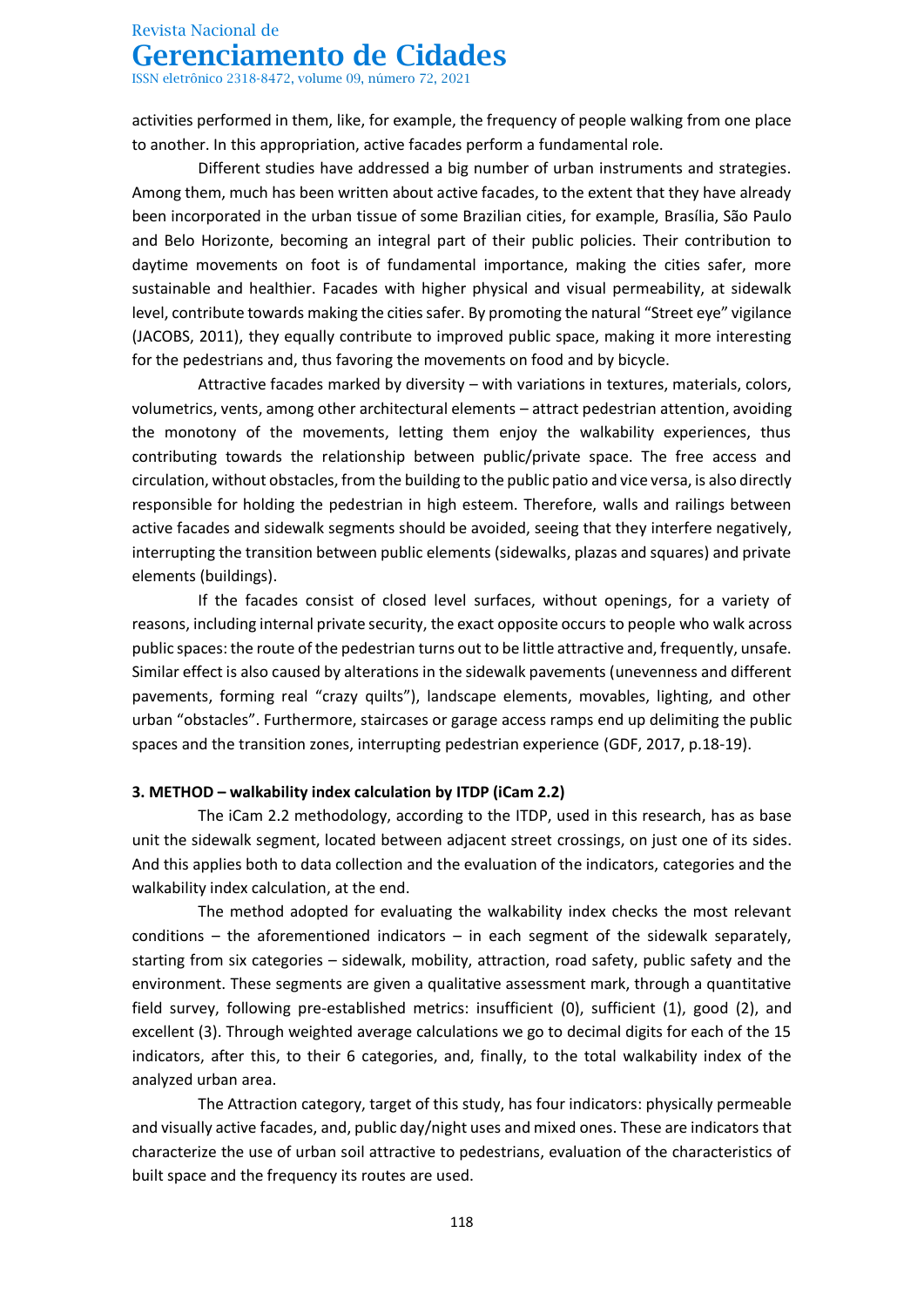ISSN eletrônico 2318-8472, volume 09, número 72, 2021

#### **3.1 Study area**

The walkability assessment methodology iCam 2.2 was applied on a stretch of the seafront located north of the city of Ilhéus, in the municipality of the same name, on the south coast of the State of Bahia. The population of the municipality is approximately 165,000 inhabitants (IBGE, 2018) and the estimated area reaches 1,585 km2, split into 11 districts, One of its most marking characteristics is that it possesses the longest coastline in the state, coming only after the coastline of the capital city Salvador. Ilhéus is a city with a lot of historical constructions because it used to be a hereditary captaincy, whose seat was Vila de São Jorge dos Ilhéus, origin to its current name, when it officially became a city in 1881. More recently, it was the largest export terminal during the Golden era of cocoa bean.

The area that is the object of this study, was selected through a specific territorial cutting with the aim to bring the present analysis to the street scale, or of a set of streets, avenues and respective blocks. It was delimited in the perimeter comprised by Travessas Cometa I, II and III, Ipanema street, and Avenue Lindolfo Collor de Melo, North Seafront and Antônio Carlos Magalhães, besides from the sidewalk or internal sidewalk to the existing Square, which limits itself to Malhado Beach (Figure 3). The *in loco* visits, for the collection of data and georeferenced photographic records occurred during the months of September and October 2019.

The city of Ilhéus was one of the first to have a master plan in Brazil (1933) and the urban document in force dates back to 9 October 2015. It should also be mentioned that the aforementioned study area recently went through significant urban requalification with the renewal of the asphalt pavement and road traffic reorganization, through the implementation of new horizontal and vertical signs, pedestrian crossings, bike lanes and bus lanes. However, the same does not hold true for the segment of sidewalks, as they were left with no maintenance work, improvement or repavement, thus representing a missed opportunity for standardizing and requalifying them. Including the adoption of tactile floors and the elimination of obstacles, including urban movables, and improperly positioned road signs.



Source: Author, 2019

#### **3.2. Physically permeable and visually active facades**

The assessment of physically permeable facades involves the attractive accesses for internal pedestrian entrance, such as openings on the front side of the shops, restaurants and park entrances and cafeterias, and building maintenance services. Nevertheless, the following are disregarded: emergency exits, accesses to depots, and entrance of vehicles into buildings, except when used by pedestrians.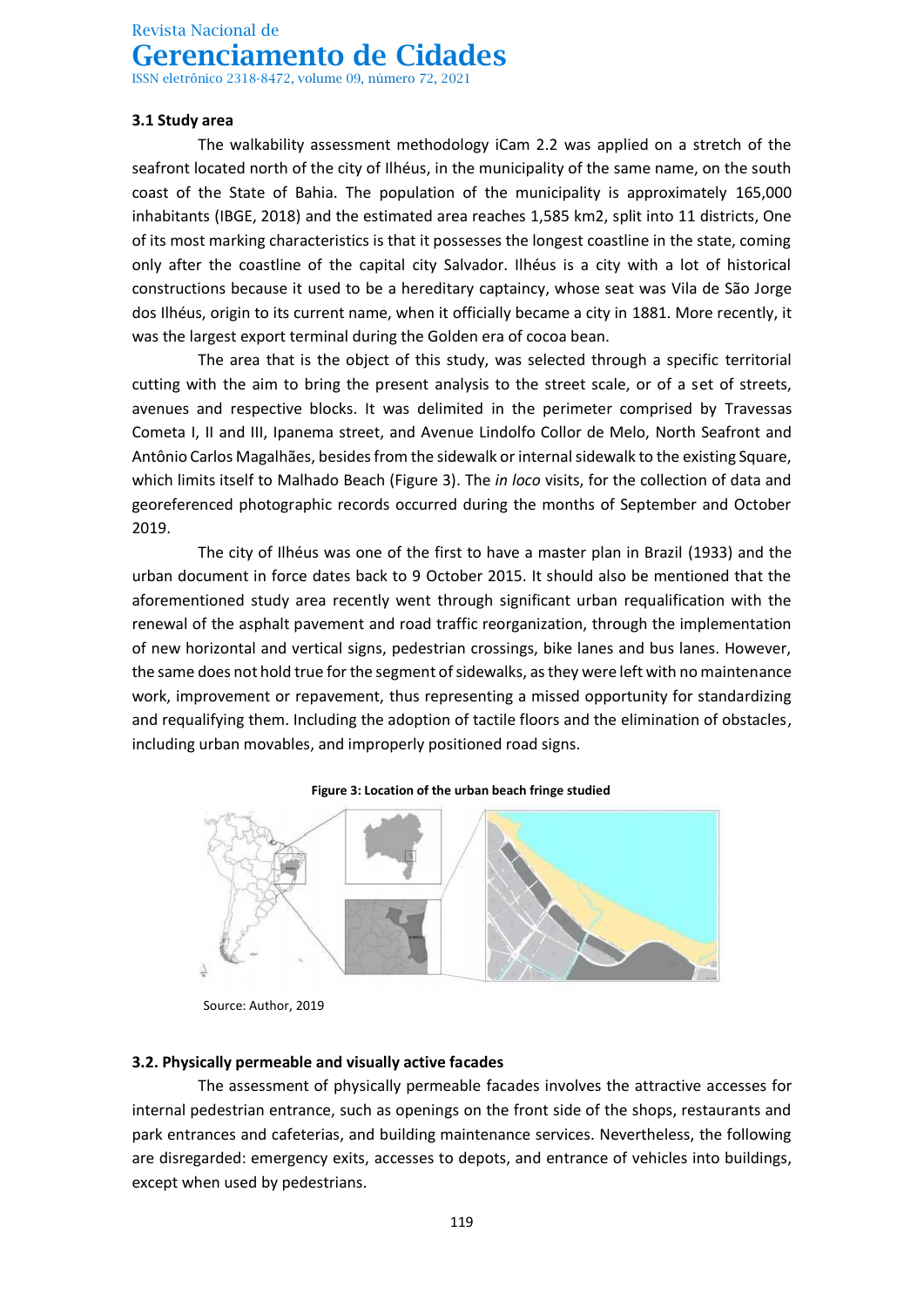ISSN eletrônico 2318-8472, volume 09, número 72, 2021

On the other hand, the evaluation of the physically active facades refers to the constructive elements that permit the visual connection of the pedestrians with the internal activities of the buildings – between the ground floors and the floors immediately above. These are door and window frames and partially sealed or completely transparent, for example shop windows, besides open spaces for the entrance of pedestrians. Other items included in this estimate include curtains or Venetian blinds, either internal or external venetian blinds, provided they are actionable: frontal retreats with spaces for public use (accountable in their total extension); and vehicle accesses. However, closed garden and veranda areas are not counted as visually active elements.

In streets with a width of 10 meters or less (in the shortest distance among the tested streets in frontal plots) – the active facades of the two opposing sides of sidewalk segments contribute in a complementary way, allowing, the sum of the extension of their visual connection elements with the internal activities of the buildings.

#### **3.3. Public day/night uses and mixed uses**

With regard to the evaluation of the public day and night use, public use comprises the public use activities, whether in public areas, or in private areas, which increase the frequency of the occupation of public spaces. And this occurs due to the attractiveness of the environment for their complementary uses and activities, allowing the pedestrians to their activities in different day and night periods.

This indicator takes into account all the buildings built for public use and all the floors of the surrounding buildings to the sidewalk segment. Even in situations in which the use and access to the public are controlled, through a reception desk, for example, the buildings can only be considered provided pedestrian circulation is visualized during the *in sito* survey. The same holds true for the observation of public areas with unrestrained accessibility like parks and plazas.

The scoring criteria for this indicator demand the mandatory obligation of the existence of at least one public nocturnal use at each 100-meter segment of the sidewalk, given its relevance at nighttime walkability and its influence on the perception of public security, especially for the female gender. In turn, the evaluation of mixed uses, is the balanced use of uses and activities, which occurs in the adjustment of an urban environment to pedestrians, where movement and distance needs to be covered are equated, thus decisively contributing towards the attractiveness of public spaces by day and by night.

There are four use categories listed in this indicator – residential; commercial and services; public equipment, institutional or transport stations; and, industrial and logistic. Its survey ascertained the predominant use in each floor of the buildings with pedestrian accesses in the segments of the analyzed sidewalks.

For the score of the mixed uses indicator not to be considered insufficient, it is mandatory to comply with at least two of these requisites: the residential use should be bigger or equal to 15% of the total number of floors for each block-face, this use could be inferior to 15%, provided there are 3 or more buildings with public night use for every 100; the said square face should have at least 50% of its length with plots or buildings without use.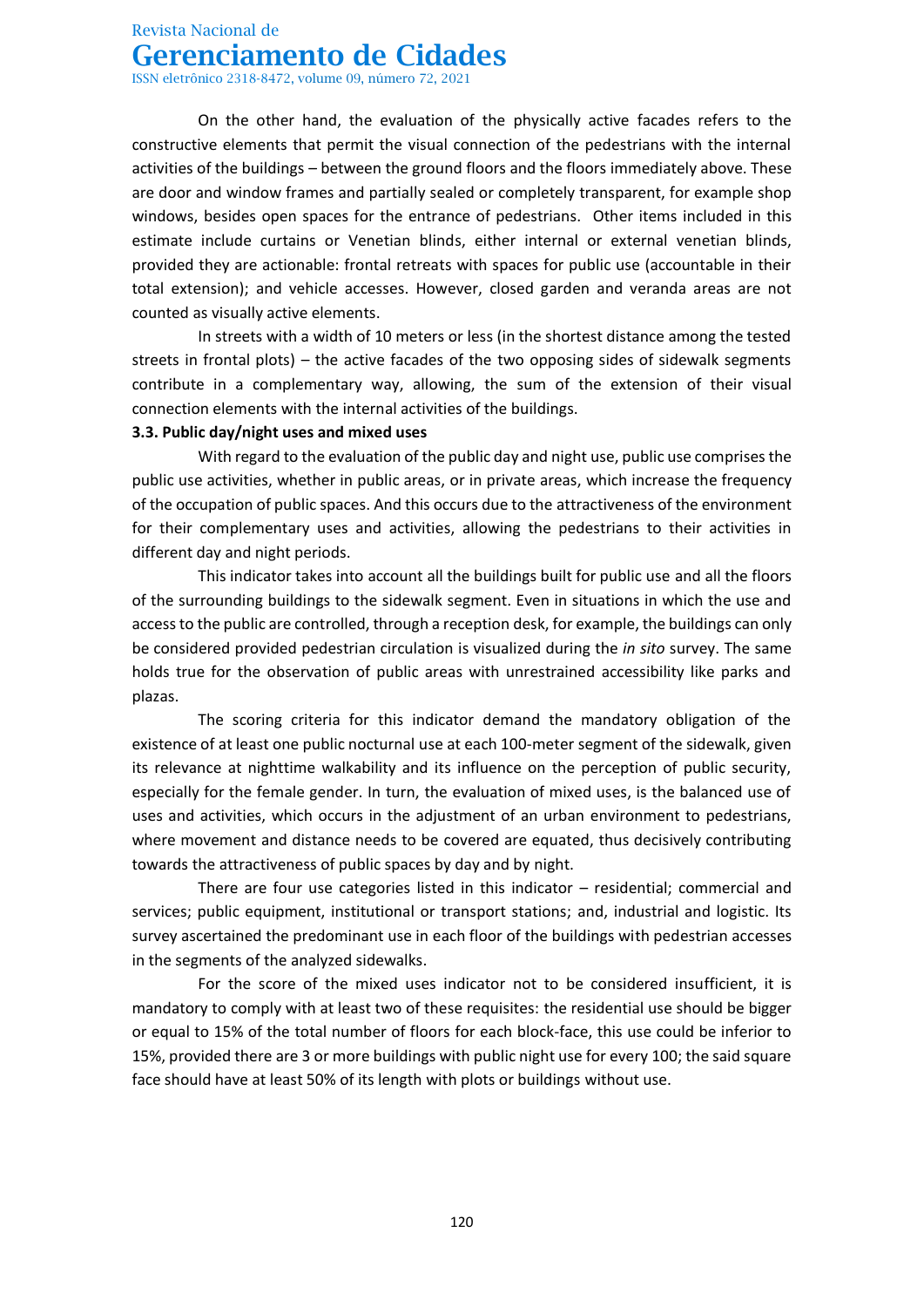ISSN eletrônico 2318-8472, volume 09, número 72, 2021

| Indicator                            | <b>Metrics</b>                                                                                                                          | 3<br>(Excellent) | 2 to 2.9<br>(Good) | 1 to 1.9<br>(Sufficient) | 0 <sub>to</sub> 0.9<br>(Insufficient)        |
|--------------------------------------|-----------------------------------------------------------------------------------------------------------------------------------------|------------------|--------------------|--------------------------|----------------------------------------------|
| Physically<br>permeable<br>facades   | Average number of entries and<br>accesses of pedestrians at every 100 m<br>of the block-face                                            | $\geq$ 5         | $\geq$ 3           | $\geq 1$                 | $<$ 1 entrance                               |
| Visually<br>active<br>facades        | % of the block-face size with visual<br>connection with the activities in the<br>interior of the buildings                              | $\geq 60\%$      | $\geq 40\%$        | $\geq 20\%$              | $<$ 20% of the<br>extension                  |
| Public use<br>by day and<br>by night | Average number of buildings and public<br>areas with public use by day and by<br>night at every 100 meters of the block-<br>face length | $\geq$ 3         | $\geq$ 2           | $\geq 1$                 | $\leq 1$<br><b>Building</b>                  |
| Mixed uses                           | % of the total number of floors with<br>predominant use in the buildings<br>opposite to the sidewalk segment                            | $\leq 50\%$      | $\leq 70\%$        | $\leq$ 85%               | $> 50\%$ of the<br>total number<br>of floors |

#### **Picture 1: Parameters of the category Attraction indicators**

Source: Author, 2019

#### **4. RESULTS, DEBATES AND CONTRIBUTIONS**

At the literature survey, several authors were detected and they utilized the iCam methodology of the ITDP in their studies, as can be observed at Picture 2. It is clear that in the 13 studies analyzed the category Attraction received scores from 0.5 to 1.9 (in FEPESE the intermediate value would be 1.5), therefore the arithmetic hypothetical average would be 1.3.

| <b>Titles</b>                        | Location                          | Study area           | $N2$ of<br>segments  | <b>Attraction</b> |  |
|--------------------------------------|-----------------------------------|----------------------|----------------------|-------------------|--|
| <b>ITDP (2017)</b>                   | Santo Cristo, Rio de Janeiro      | Port area            | X                    | 0.5               |  |
| <b>ITDP (2016)</b>                   | Pça Tiradentes, Rio de<br>Janeiro | Central              | 153 (28)<br>streets) | 1.2               |  |
| Oliveira et al. (2019)               | Mossoró / RN                      | Central              | X                    | 1.2               |  |
| <b>FEPESE (2018)</b>                 | Videira / Santa Cruz do Sul       | X                    | 22                   | $0.0$ to $3.0$    |  |
| Rufino et al. (2019)                 | Monte Carmelo / MG                | Central              | X                    | 1,8               |  |
| Serpa et al. (2019)                  | Petrópolis / RJ                   | Central              | 19 (3 plazas)        | 1,8               |  |
| Brandão et al. (2018)                | Ouro Preto / MG                   | Historical<br>Center | 8                    | 1,8               |  |
| Pfützenreuter and Oliveira<br>(2018) | Balneário Barra do Sul / SC       | Central + beach      | 8                    | 1,9               |  |
| Tonon et al. (2018)                  | Marília / SP                      | Central              | 14 blocks            | X                 |  |
| Lazarin (2018)                       | Cascavel / PR                     | Central              | 16                   | 1,8               |  |
| Ramos (2019)                         | Vila Velha / ES                   | Central + beach      | 23                   | 1,5               |  |
|                                      | Av. Paulista, São Paulo / SP      | Non central          | 9                    | 1,5               |  |
| Zorek and Pisani (2018)              | Praia Grande / SP                 | X                    | 6                    | 1,7               |  |
|                                      | (X) not specified in the study    |                      |                      |                   |  |

**Picture 2: Studies with the application of the ITDP method**

Source: Author, 2019

For the present research, 17 sidewalk segments were analyzed through the iCam 2.2 methodology (including the internal sidewalk of the Litorânea Norte Park Av., in six blocks and in six adjacent public parks (3 alleys, 1 street and 3 avenues). Therefore, the sidewalk segments that run parallel to the beach were chosen jointly with the alley, street and avenue segments that run perpendicular to them, in the nearest blocks.

In this study, the indices relative to facades, the previously cited *"plinths"*, in the physically permeable (Figure 5) a 0.6 score was achieved, considered through the iCam 2.2 methodology as insufficient, and exactly the same happened in the visually active (Figure 6). With regard to the physically active facades, it was ascertained that only the sidewalk segments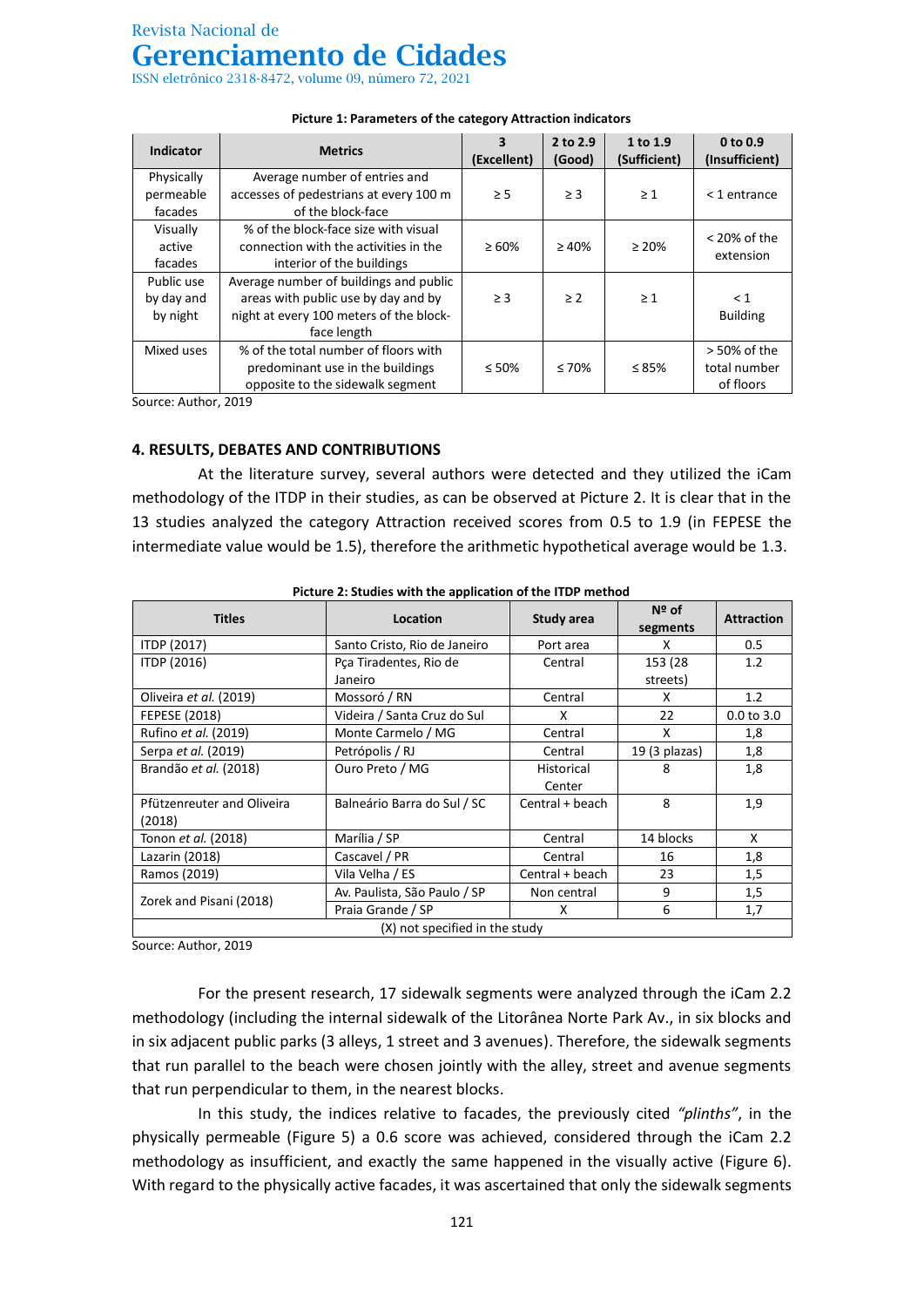ISSN eletrônico 2318-8472, volume 09, número 72, 2021

of Avenue Litorânea Norte (at block 26) and on the corner of the latter and Avenue Lindolfo Collor (at block 30) the on-field scores were not 0, but respectively 1 (sufficient) and 2 (good). Things are identical with regard to the index of the visually active facades, where most of the scores are 0, and only three others have a 1 and 2 score, never achieving score 3 (excellent). In both situations what probably occurs is that the buildings, although most of them face the park and the beach, in case of residential buildings, they have recessed ground floors and their *"plinths"* are replaced with walls and gates, obstacles to physical and visual accessibility. The results per segment and the scores of both indices can be visualized numerically and graphically (in the captions) in Figure 4.

| Endereco                         | Quadra          | Calcada<br>(metros) | <b>FACHADAS</b><br><b>FISICAMENTE</b><br><b>PERMEAVEIS</b> | 용<br>흻 |                         | <b>FACHADAS</b><br>Pi VISUALMENTE<br><b>ATIVAS</b> | 용<br>g, | Pi                      | USO PÚBLICO<br><b>DIURNO E</b><br><b>NOTURNO</b> | 용<br>gg | Pi   | <b>USOS</b><br><b>MISTOS</b> | 용<br>g, |                    | Pi ATRAÇÃO | 률<br>Legel | Ci         | Nota<br>Pontuação   | Definição                      | 199 |
|----------------------------------|-----------------|---------------------|------------------------------------------------------------|--------|-------------------------|----------------------------------------------------|---------|-------------------------|--------------------------------------------------|---------|------|------------------------------|---------|--------------------|------------|------------|------------|---------------------|--------------------------------|-----|
| Avenida Litorânea Norte          | 6               | 76.0                | 0                                                          |        | 0.0                     | <sup>0</sup>                                       |         | 0.0                     |                                                  |         | 2,3  | $\Omega$                     |         | 0.0                | 0.3        |            |            |                     | 0,6 0 (0,0 a 0,9) Insuficiente |     |
| Avenida Litorânea Norte          | 13              | 133.0               | 0                                                          |        | <b>10.0</b>             | $\Omega$                                           |         | 0.0                     |                                                  |         | 3.9  | $\Omega$                     |         | 0.0                | 0.3        |            |            | $1.0$ 1 (1.0 a 1.9) | <b>Suficiente</b>              |     |
| Avenida Litorânea Norte          | 18              | 99.0                | 0                                                          |        | 0,0                     | $\Omega$                                           |         | 0,0                     | 0                                                |         | 0,0  | $\Omega$                     |         | 0,0                | 0,0        | Ш          |            | $0,0$ 2 (2,0 a 2,9) | <b>Bom</b>                     |     |
| Avenida Litorânea Norte          | 26              | 205.0               | $\mathbf{1}$                                               |        | 6.1                     |                                                    |         | 6,1                     | $\overline{2}$                                   |         | 12,2 |                              |         | 6.1                | 1,3        |            | 7,6        | 3(3,0)              | Ótimo                          |     |
| Avenida Litorânea Norte          | 30              | 197.0               | 1                                                          |        | 5.8                     |                                                    |         | 5.8                     |                                                  |         | 5.8  |                              |         | 5.8                | 1.0        |            | 5.8        |                     |                                |     |
| Avenida Litorânea Norte          | Praia           | 785.0               | $\overline{2}$                                             |        | 46.5                    |                                                    |         | 46,5                    |                                                  |         | 23,3 | $\Omega$                     |         | 0.0                | 1,3        |            | 29,1       |                     |                                |     |
| Avenida Antonio Carlos Magalhães | 30              | 46,0                | 0                                                          |        | 0.0                     | $\Omega$                                           |         | 0.0                     | $\circ$                                          |         | 0.0  |                              |         | 0.0                | 0.0        | П          | 0,0        |                     |                                |     |
| Avenida Antonio Carlos Magalhães | 378             | 371.0               | 0                                                          |        | 0.0                     | $\Omega$                                           |         | 0.0                     | $\Omega$                                         | Ш       | 0.0  |                              |         | 0.0                | 0.0        |            | 0.0        |                     |                                |     |
| Avenida Lindolfo Collor de Mello | 18              | 59,0                | $\overline{a}$                                             |        | 3.5                     |                                                    |         | 3,5                     |                                                  |         | 1.7  |                              |         | 0.0                | 1,3        |            | 2,2        |                     |                                |     |
| Avenida Lindolfo Collor de Mello | 26              | 59.0                | 0                                                          |        | 0.0                     | $\Omega$                                           |         | 0.0                     | $\Omega$                                         |         | 0.0  |                              |         | 0.0                | 0.0        |            | 0.0        |                     |                                |     |
| Travessa Cometa II               | 6               | 52.0                | 0                                                          |        | 0.0                     | 0                                                  |         | 0.0                     | $\mathbf 0$                                      |         | 0.0  |                              |         | 0.0                | 0.0        |            | 0.0        |                     |                                |     |
| Travessa Cometa III              | 6               | 50.0                | 0                                                          |        | <b>F</b> 0.0            | $\Omega$                                           |         | $\Gamma$ <sub>0.0</sub> | $\circ$                                          |         | 0.0  |                              |         | 0.0                | 0.0        |            | 0,0        |                     |                                |     |
| Travessa Cometa I                | 13              | 57.0                | 0                                                          |        | 0.0                     | $\Omega$                                           |         | 0.0                     | $\circ$                                          |         | 0.0  |                              |         | 0.0                | 0.0        |            | $\sim$ 0.0 |                     |                                |     |
| Travessa Cometa II               | 13              | 55.0                | 0                                                          |        | $\Gamma$ <sub>0,0</sub> | 0                                                  |         | 0.0                     | $\mathbf 0$                                      |         | 0,0  |                              |         | 0.0                | 0,0        | Ш          | 0,0        |                     |                                |     |
| Travessa Cometa I                | 18              | 57.0                | 0                                                          |        | 0.0                     | 0                                                  |         | 0.0                     | $\mathbf 0$                                      |         | 0.0  |                              |         | $\blacksquare$ 0.0 | 0.0        |            | 0.0        |                     |                                |     |
| Rua Ipanema                      | 30              | 45,0                | 0                                                          |        | <b>r</b> 0.0            | $\Omega$                                           |         | 0.0                     | $\mathbf{0}$                                     |         | 0.0  |                              |         | 1.3                | 0,3        |            | 0,3        |                     |                                |     |
| Parque da Av. Litorânea Norte    | Calçada interna | 1.027,0             | 0                                                          |        | 0,0                     | $\Omega$                                           |         | 0,0                     |                                                  |         | 30,4 |                              |         | 0,0                | 0,3        |            | 7,6        |                     |                                |     |
|                                  |                 |                     |                                                            |        | 0,6                     |                                                    |         | 0,6                     |                                                  |         | 0,8  |                              |         | 0.1                |            |            | 0.5        |                     |                                |     |

**Figure4: Results per indicator and category**

Source: Author, 2019

**Figures 5 and 6: Litorânea Norte Av. and Lindolfo Collor de Melo Street (Block 18) – night and day view**



Source: Author, 2019

The indices related to uses, in turn, regarding the day and night public (Figure 7), the score 0.8 was found (insufficient), while in the mixed uses (Figure 8), the score that was reached was 0.1, both considered as insufficient by the iCam 2.2. With regard to the by-day-and-by-night public use, just like what happens with the two previous indices, most of the scores are also 0, and some scores remain between 1 and 2, but with regard to the mixed uses index, all the scores are 0, with the exception of three scores 1. Once again the credit of the sufficient and good scores probably goes, in the first index, to the existence of small bars, restaurants and snack bars. And in the second, on the account of the existence of some small convenience stores (bakeries, grocery stores, beauty parlors, among others), mainly located along the same avenues of the two previous indices, which are the access routes to the districts. The result by segment and the score of both indices can also be visualized in Figure 4.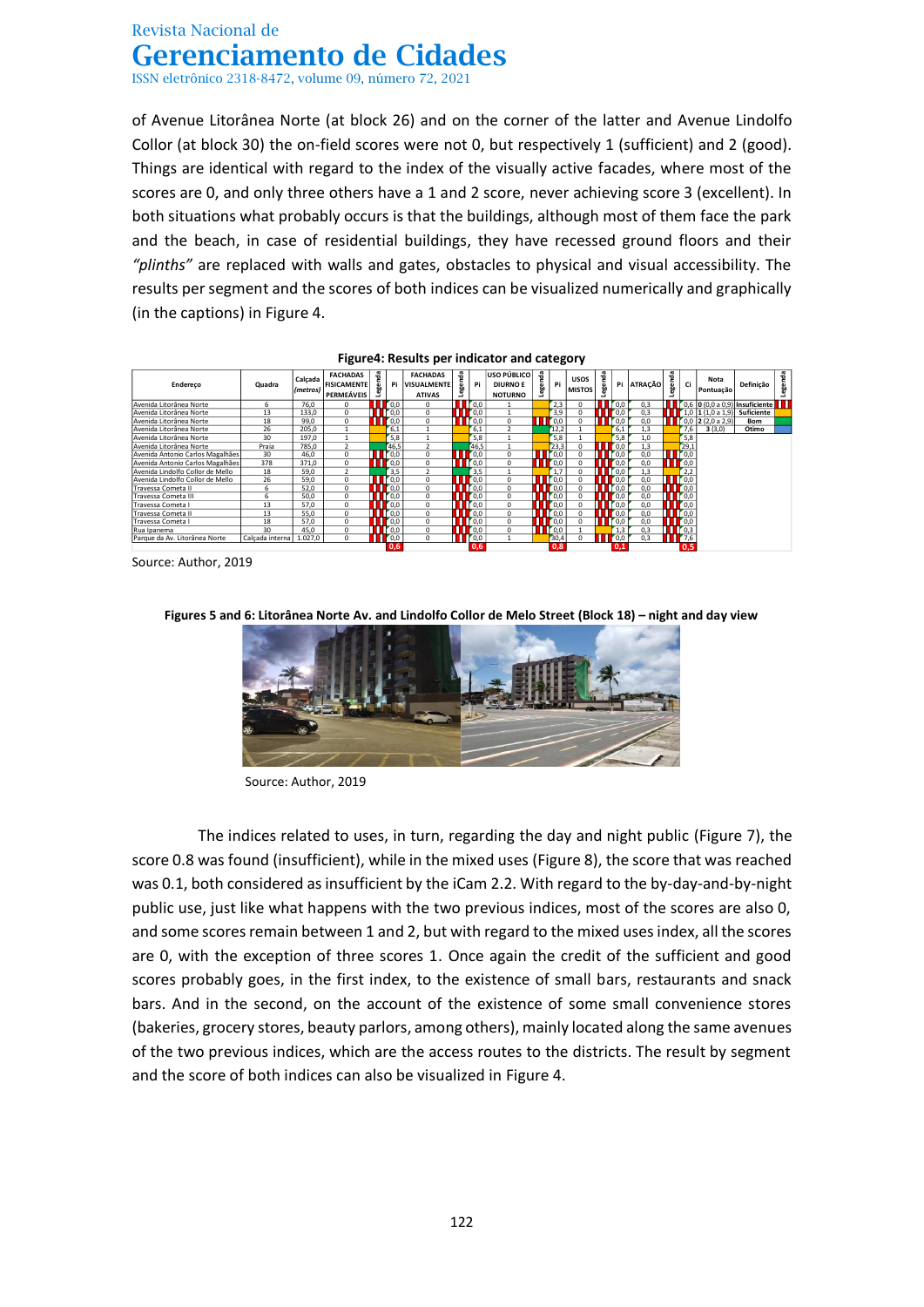**Figure 7 and 9: pathway across the Park and Av. Antonio Carlos Magalhâes (block 378)**

Source: Author, 2019

Having calculated each indicator separately, it is observed that the attraction category reaches a final score of 0.50, which again turns out to be insufficient. These results, in spite of the fact that the analyzed stretches had been requalified recently, they have not yet brought the improvement of the urban structure, the changes to the facades of the real estate and let alone to the diversification of their uses, as possible consequences. Furthermore, the said route requalification, is still a long way from configuring them as complete streets, mainly the three avenues - Lindolfo Collor de Melo, Litorânea Norte and Antônio Carlos Magalhães – which could be connected to the coastal park after its complete reurbanization. This is an interaction that is not duly treated by the iCam tool; only sidewalk segments near the building facades are considered for evaluation purposes, and not the ones existing in parks and public plazas, besides the absence of specific analyses of the so-called complete streets. The quantitative results per block are expressed in the aforementioned Figure 4.

iCam 2.2 turns out to be a comprehensive tool for the purpose of evaluation and urban quality diagnosis favorable to walkability and can be applied totally or partially (although the recommendation from the ITYDP is for the evaluation of up to one square kilometer), that is to say, at the pedestrian and district scale. The option was for the partial application of only one of the six categories –the Attraction category – as previously cited, because it was the most relevant for this study, and for the selected public of the urban stretch: residents, walking and sports practitioners in the Malhado Beach Park, by virtue of the recent route requalification process conducted in this location. An example of this relevance is the flow of pedestrians which is influenced by the Day and Night Public Use indicator, which basically depends on the time the commercial buildings operate and, the diversified use of constructed private space which has an influence on the Mixed Uses indicator. The latter is of paramount importance to promote social interactions that will result into an inclusive and living city.

#### **5. FINAL CONSIDERATIONS**

This study presents the analysis methodology and the results achieved in a stretch of urban beachfront in the city of Ilhéus and in other cities cited in the literature with regard to Attraction as a category of the Walkability Index  $-$  iCam in its most recent 2.2 version  $$ developed by the ITDP (Institute for Transportation and Development Policy). The study's main contribution consists in clearly demonstrating that the infrastructure of urban transportation in this stretch, in spite of its requalification, is not sufficiently attractive to pedestrians, including in locations with a potential for attracting tourists and an innate vocation for sports activities. This largely happens on account of traffic construction and management, whereby priority is given to automobiles. This conclusion is evidenced in the results presented in Figure 4, of the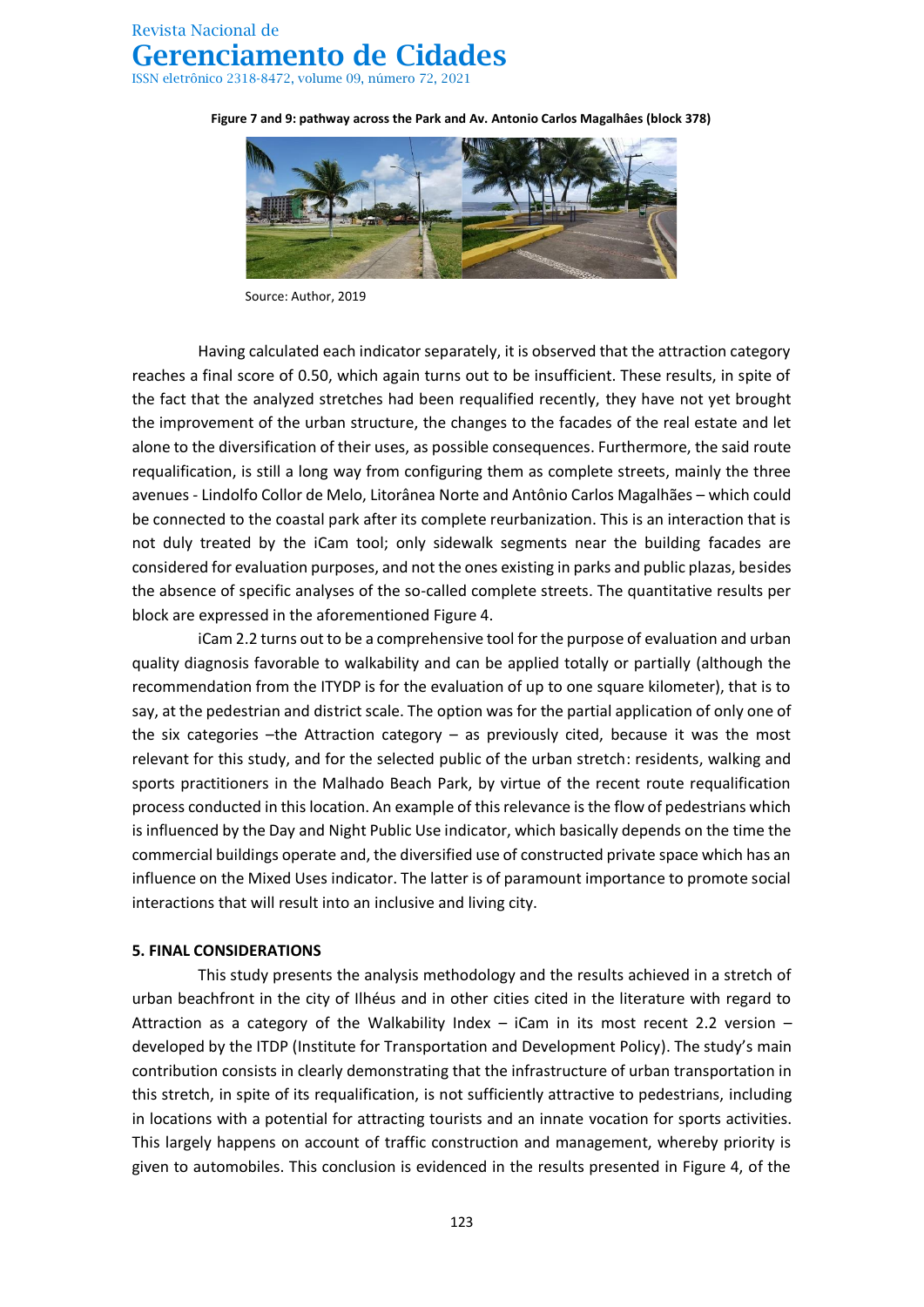ISSN eletrônico 2318-8472, volume 09, número 72, 2021

partial sidewalk segments analyzed in the four indicators – Physically Permeable Facades, Visually Active Facades, Day and Night Public Use and Mixed Uses – and total, in the Attraction category of the iCam 2.2 of the ITDP. If the results achieved in this study are compared to other results in literature it is perceived that attraction is in fact a complicating factor regarding urban design focused on the pedestrian. Fundamentally, in light of his eyes, within the human coexistence context, in different regions throughout the country, it is what penalizes him and exposes him to semi-confinement and social isolation.

As to this research, its main limitation, pointed to future studies and the application of other ambient quality calculation methods at the terrestrial scale of pedestrians or the comparison of results. Such situation occurs, seeing that currently the ITDP, through version 2.2 of the iCam methodology in force, presents only and uniquely four indicators pertaining to the Attraction aspect – or attractiveness to pedestrian activities. Such limitation explains, in part, the difficulty in addressing the totality of the walkability attractiveness factors pertinent to the pedestrian to the detriment of other urban movement manners. On account of the difficulty in properly calculating the stretch of the internal route of the park located between the beach and the Avenue with the considerable extension of approximately 1.027 m, it is recommended to carry out a revision of the methodology. The reason is the inclusion of this type of infrastructure, considering it as a sidewalk segment, although having no connection with a street and nor could it be considered a "pedestrian zone" (exception envisioned by the ITDP). Maybe it's time to clarify that the length of this internal route was estimated through *Google Earth*, as it was not possible to find its original project, and it is not contained in the mapping survey existing in town. This readjustment would consider indices of walkability analyses of stretches of urban beachfronts where there are pathways for pedestrians between the beaches and sidewalks, and existing avenues, and even internal pathways in parks and public plazas. The other recommendation is for the creation of more indicators (or even a new category) – of complete streets – complementary to attraction.

Furthermore, as specific recommendation relative to the Attraction category (general recommendations are supposed to depend on a complete analysis of the iCam 2.2), resulting from the data crossing collected in the field of the four indicators, the priority interventions with immediate action, to the municipal administrators. This happens because at scoring, both of the category an indicators, all of them were considered "insufficient" (scores below 1). To this end, there is need for deeper studies, maybe with the total application of the iCam 2.2 in that area, with an eye on making an urban revitalization project possible, which could be interconnected with the Mobility Plan of Ilhéus, still at its initial elaboration stage. . It is recommended that the population and other local urban players lend their collaboration to this process, establishing a citizen coparticipation system, identifying demands, strategies, resources, whilst coming up with co-administration and monitoring mechanisms.

On the other hand, it should be stressed, in times of COVID-19 and afterwards, should the "new normal" be achieved, the social distancing culture will probably continue necessary, which will certainly stimulate walkability as a means of individual locomotion. It should also be reiterated that for this reason and given its relevance, the theme was proposed, with the Ilhéus case study, coastal city in South Bahia, in an attempt to demonstrate the potentiality of the conceptual combination of active facades and complete streets in a stretch of its urban beachfront. This is certainly a universal theme and, with due respect to the local characteristics,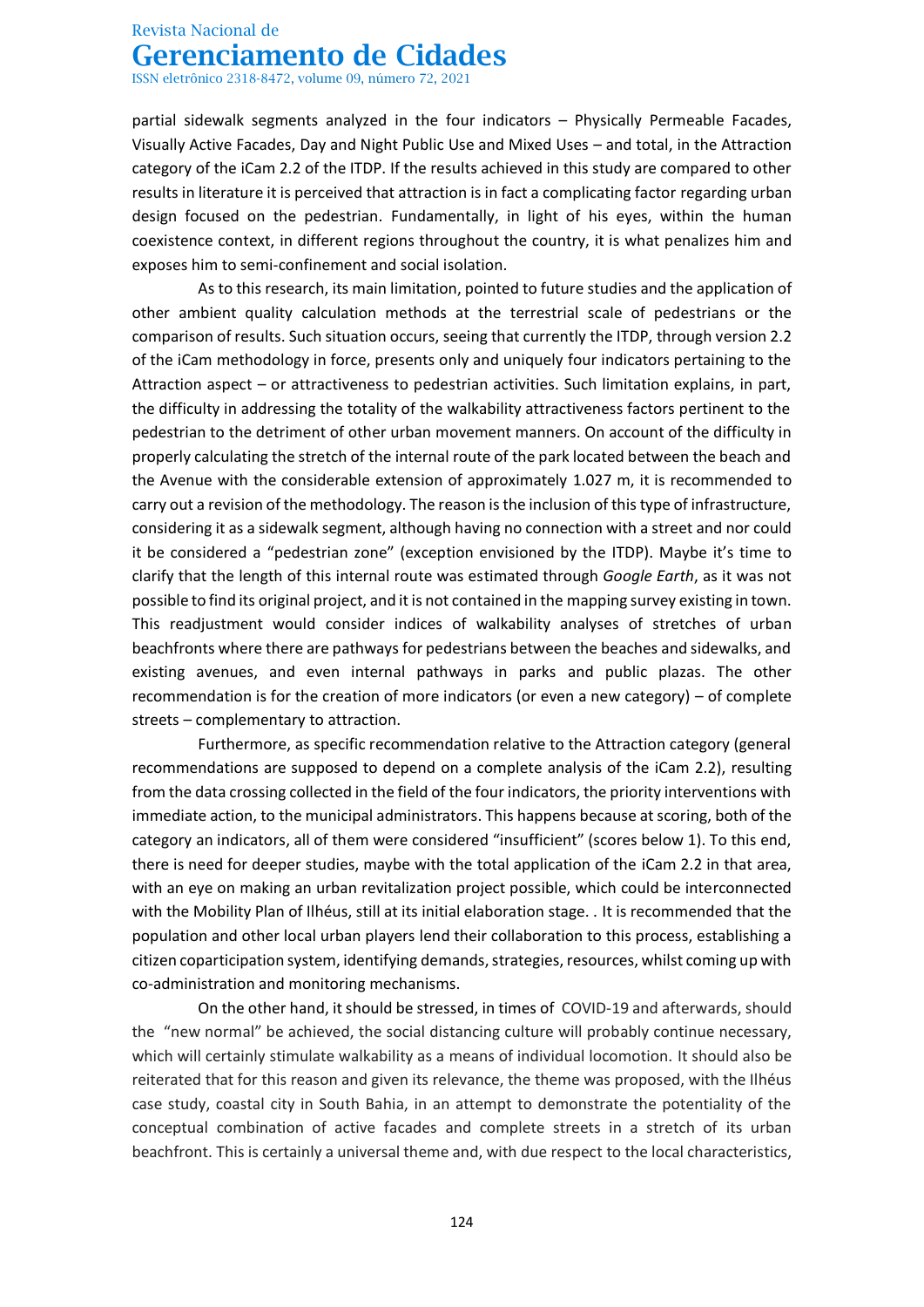it could be applied to coastal cities throughout the world, given the importance the walkability subject will have on the post-pandemic planet.

The current global situation of the pandemic, which affects everybody indistinctly, will require a continuous and continued global adaptation effort, besides much resilience in search of sustainable transport means, which will tend towards a certain individualized preference, and out of them all, walkability (practiced by pedestrians) and cyclability (practiced by cyclists) will more than likely tend to configure themselves as priorities. To this end, there is need for a political decision towards massive investment in infrastructure, subverting the current logics of the automobile.

#### **BIBLIOGRAPHICAL REFERENCES**

ANTP – National Public Transportation Association. **Urban Mobility Information System of the National Public Transportation Association – Simob / ANTP – General Report 2016.** May 2018. Available at: <http://files.antp.org.br/simob/simob-2016-v6.pdf>

BRADSHAW, C. **Creating – and using – a rating system for neighborhood walkability: towards an agenda for "local heroes".** Ottawa, 1993.

**[BRANDÃO, Tâmara Carvalho;](https://www.monografias.ufop.br/browse?type=author&value=Brand%C3%A3o%2C+T%C3%A2mara+Carvalho) [SILVA, Marcela Santos from E](https://www.monografias.ufop.br/browse?type=author&value=Silva%2C+Marcela+Santos+da)valuation of the walkability Index of the Historical Center in Ouro Preto.** UFOP, 2018. Available at[: http://www.monografias.ufop.br/handle/35400000/1195](http://www.monografias.ufop.br/handle/35400000/1195)

DUMBAUGH, Eric; LI, Wenhao. **Projecting for the safety [of pedestrians, cyclists and drivers in urban environments.](https://www.tandfonline.com/doi/abs/10.1080/01944363.2011.536101)**  Journal of the American Planning Association, Volume 77, Question 1, Pages 69-88, Taylor & Francis Group, 2010. [A](http://www.monografias.ufop.br/handle/35400000/1195)vailable at: https://www.tandfonline.com/doi/abs/10.1080/01944363.2011.536101

EMBARQ Brasil. **The Design of Safe Cities – Guidelines and Examples for Promoting Road Safety based on Urban Design.** Porto Alegre: WRI, mai. 2015. Available at: https://wribrasil.org.br/sites/default/files/O-Desenho-de-Cidades-Seguras.pdf

FEPESE – Foundation for Socioeconomic Studies and Research. **Videira City / SC Sustainable Urban Mobility Plan.** Vol. I – Diagnosis. Videira, Dec. 2018. Available at: https://static.fecam.net.br/uploads/834/arquivos/ 1463296\_MOBILITY PLAN DIAGNOSIS. pdf

GEHL, Jan. **City for People.** São Paulo: Perspective, 2015

GONÇALVES, P. H. *et al*. **Walkability Evaluation at City Streets.** Anápolis: Magazine Mirante, v. 8, n. 1, Jun. 2015. ISSN 19814089. Available at: https://www.revista.ueg.br/index.php/mirante/article/view/3915/2493

GOVERNMENT OF THE FEDERAL DISTRICT (GDF). **Active Facades– Technical Study Secretariat nº 03/2017 – COINST / SUGEST / SEGETH.** Brasília, 2017.

Available at[: http://www.seduh.df.gov.br/wpconteudo/uploads/2017/10/fachada\\_ativa\\_estudo\\_tecnico\\_08.pdf](http://www.seduh.df.gov.br/wpconteudo/uploads/2017/10/fachada_ativa_estudo_tecnico_08.pdf)

#### **Brazilian Institute of Geography and Statistics (IBGE). Available at: https://dados.gov.br/dataset/cd-censodemografico**

ITDP – Institute for Transportation and Development Policy. **Walkability Index – Tool – Version 2.0 (ICAM 2.O).** 1ª Edition Feb. 2018, Version 2.2 Mar. 2019. Available upon request at0 brasil@itdpbrasi.org

ITDP – Institute for Transportation and Development Policy. 2017. **Walkability Index – Application in Santo Cristo,**  Rio de Janeiro. Application version 2.0 Dec. 2017. Available at: http://itdpbrasil.org.br/wp-content/uploads/2018/02/ITDP-Brasil-TA-iCam-Aplicacao2.02018-02-20.pdf

ITDP – Institute for Transportation and Development Policy. 2017. **Walkability Index – Pilot Application in the area of Plaza Tiradentes, Rio de Janeiro.** Application version 2.0 Sept. 2016.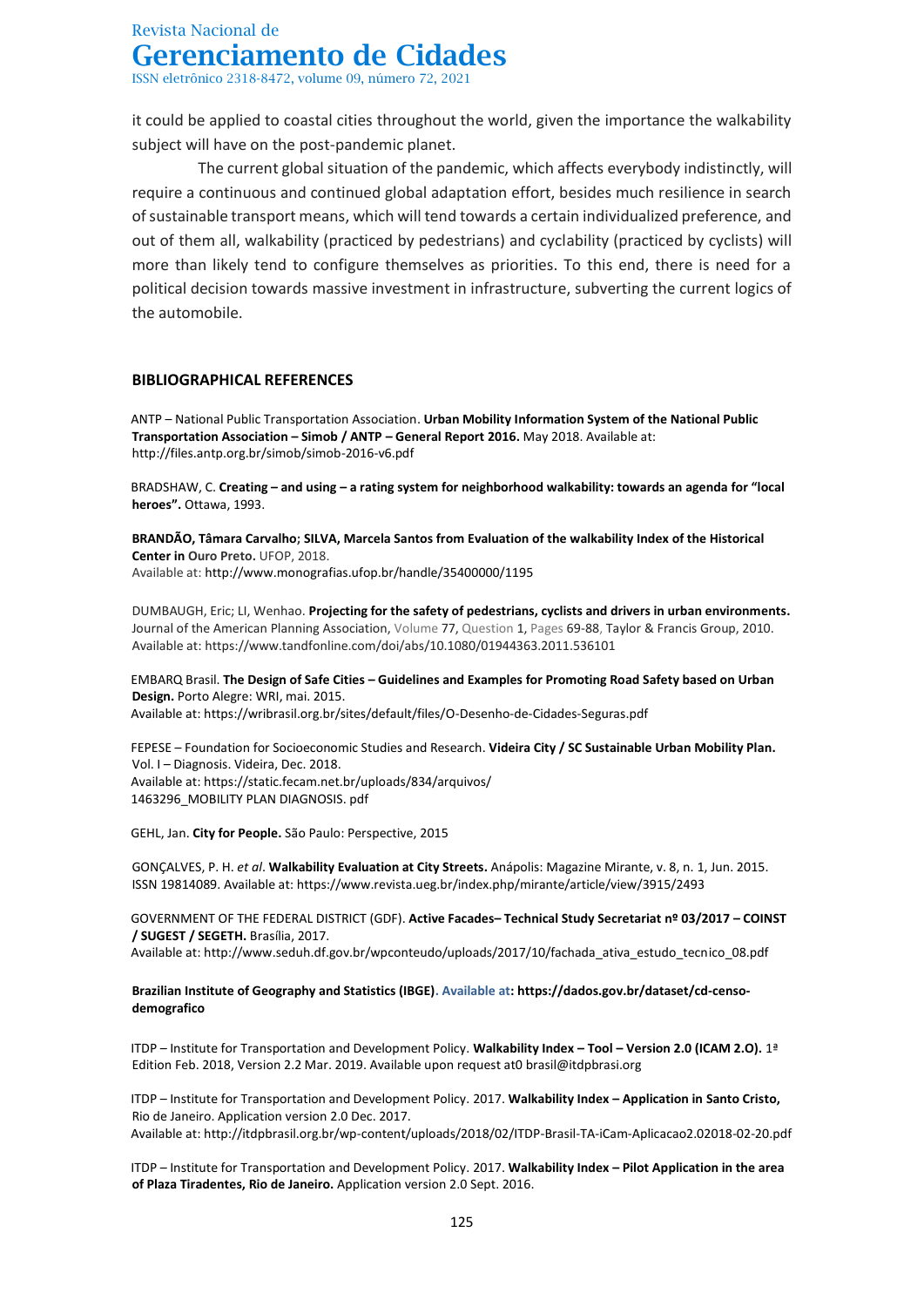Available at: http://itdpbrasil.org.br/wp-content/uploads/2016/09/2016-09-ITDP-caminhabilidadeaplicacao.pdf

ITDP – Institute for Transportation and Development Policy. 2017. **Quality Standard DOTS – TOD STANDARD.**  Application version 3.0 2017. Availabe at: http://itdpbrasil.org.br/wp-content/uploads/2017/12/DU-Padrao-de-Qualidade-DOTS2017.pdf

JACOBS, J. **The Death and Life of Great Cities.** São Paulo: WMF, 2011.

KARSSENBERG, Hans *et al*. **The City at Eye Level – Lessons for the PLINTHS.** Porto Alegre: EDIPUCRS, 2015. LAZARIN, Amanda Roecker. Quality of Public Space for Pedestrians – Case Study: Central stretch of Av. Brasil in Cascavel / PR. Toledo: UTFP / COECI, 2018. Available at: http://repositorio.roca.utfpr.edu.br/jspui/bitstream/1/10370/1/ qualidadeespacopublicopedestres.pdf

LERNER, Jaime. **What is it to be an urbanist [or architect of cities]: professional memories.** Rio de janeiro: Record, 2011

MCKINNEY, Oana A. **An Investigation of Methodologies for Determining Walkability and its Association with Socio-Demographics: An Application to the Tampa – St. Petersburg Urbanized Area.** University of South Florida, 2014. Disponível em: https://scholarcommons.usf.edu/etd/5422/

NYAGAH, P. (2015) **A Multi-Procedural Approach to Evaluating Walkability and Pedestrian Safety.** Dissertation (Master Civil & Environmental Engineering) University Nevada.

OLIVEIRA, Raíssa Albuquerque de; MARQUES, Blacke Charles Diniz; SOUZA JUNIOR, Almir Mariano de; NUNES, Jéssica Danielle de Carvalho. and Marques. **Walkability Index Assessment at Downtown Mossoró. Mossoró: UFERSA – CCEN, Mar. 2019.** Graduation Course Conclusion Paper. Available at: http://repositorio.ufersa.edu.br/bitstream/prefix/1497/1/Ra%C3%ADssaAO\_ART.pdf

PFÜTZENREUTER, Andréa Holz; OLIVEIRA, Luiz Gustavo Pereira de. **Walkability Study of the Central Area at Barra do Sul Seaside Resort.** Joinville: UFSC, 2018 - Balneário Sul. Available at: https://repositorio.ufsc.br/handle/123456789/188286?show=full

PITILIN, Tayane Richard et al. **Walkability: A Bibliometric Analysis. 32ndANPET Congress on Transport Learning and Study.** Gramado, nov. 2018.

Available at: http://www.anpet.org.br/anais32/documentos/2018/Modelos%20e%20Tecnicas%20de%20 Planning %20of%20Transprts/Transport%20Non%20Motorized%20-%20I/6\_294\_AC.pdf

RAMOS, Larissa Leticia Andara; AKEL, Laura; RAMOS, Suzany Rangel. **Public Space and Walkability: Assessment at avenue scale.** Curitiba: Project, 2019.

RUFINO, Guilherme Henrique da Silva; MATSUOKA, Jaqueline Vicente; COSTA, Emiliano Silva. **Urban Walkability Index Assessment at Downtown Monte Carmelo – MG.** Magazine GeTeC, v. 7, n. 19, 2019. Available at: http://www.fucamp.edu.br/editora/index.php/getec/article/view/1618

SCHLINDWEIN, Bruna L.; TREVISAN, Eduarda; SCHMITZ, Anelise. **Importance of Walkability for Contemporary Urban Society.** XXVIII Regional Congress on Scientific and Technological Initiation in Engineering – CRICTE, Ijuí – RS, 15 to 18 Nov. 2017.

Available at: https://publicacoeseventos.unijui.edu.br/index.php/cricte/article/view/8901/7607

[SCHOFIELD, P;](http://orcid.org/0000-0002-9109-7674) [DORAN, A.](http://orcid.org/0000-0002-4964-6908) e NOLAN, R. (2017). **Assessing the walkability of urban public space with GIS technology: The hidden dimensions of security and community heritage.** In: *The Routledge international handbook of walking.* Abingdon, Oxford, Routledge, 369-378.

SERPA, Alline Margarette da Mota; AMORIM, Laríssa Duarte; MEDEIROS, Maria Eduarda Cavati. **Walkability: Caminhabilidade: A general essay according to the ITDP index in the central area of Petrópolis.** RJ. Natal: Enanpur, 2019. Available at: http://anpur.org.br/xviiienanpur/anaisadmin/capapdf.php?reqid=240

SOUTHWORTH, Michael. **Designing the Walkable City.** Journal of Urban Planning Development, d, vol. 131, nº 4, dez. 2005.

Available at: https://ascelibrary.org/doi/abs/10.1061/(ASCE)0733-9488(2005)131:4(246)

SPECK, Jeff. **Walkable City.** São Paulo: Perspective, 2017